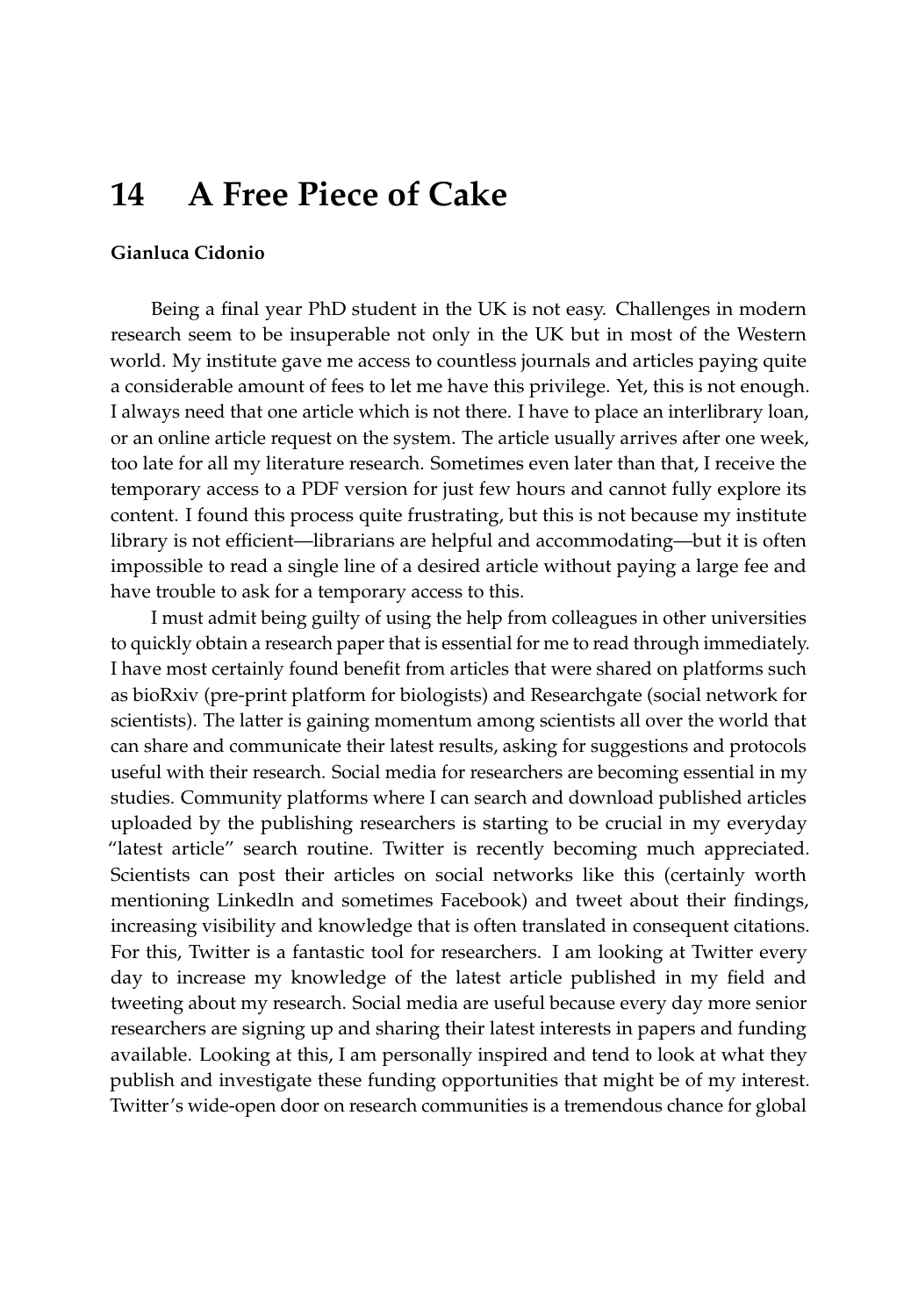researchers to interact and connect building up a real source of information for science and research.

These thoughts drive me back to a couple of years ago when I have been visiting a German research institute for some time of collaborative work with a group of similar research interests. There, I have experienced a new freedom: They were subscribed to journals which I did not have access to back in the UK. At the same time, German researchers were experiencing my identical issue, as they could not access journals that I could read in the UK instead. During that time a true shared knowledge was possible only thanks to the fact that I was there. This was liberating. I could research articles which I was looking for for months and never got to read, explore journals that published interesting research for my area of interest. This was simply amazing. Indeed, we manage to outsource and share reciprocal benefits of the use of different research journal platforms. From this, a new idea came out and we started working on something new, never seen before, a new biomaterial of orthopaedic use that could be mixed with stem cells, printed in three dimensions and then implanted into patients affected by moderate or severe bone loss. We managed to further investigate this new material and get out with a simple, yet efficient and innovative technique.

I believe that my personal experience that I listed here is the perfect summary of what "open research" means, as something available to everyone to benefit from and that can further advance the scientific knowledge.

Open access research is not a recent achievement, but lately it has become an essential aim for many journals. As an urgent need, numerous scientists are starting to publish papers via this open system. Being open and free has drastically increased articles visibility. Particularly on Twitter, researchers are posting free of prejudice their latest open access papers for people to download and further retweet and share. This is particularly useful not only for scientists who crave for the latest news on their research field but also for lay people who dare to sneak-peek the scientific innovations before being released by the press. An open article is more than just a scientific report but can be a free "piece of cake" for everyone to enjoy, a research work that is available and freely shared with other peers looking forward to doing research for the mere reason of further advancing world knowledge. Research groups are always more often close with secret protocols that cannot be replicated. However, research that cannot be repeated somewhere else using same resources and protocols is not true research. What is the purpose of this if someone on the other side of the globe cannot use the protocol listed (or partially listed) on your research paper to reproduce what you have created or discovered and maybe save a life? Openness should bring